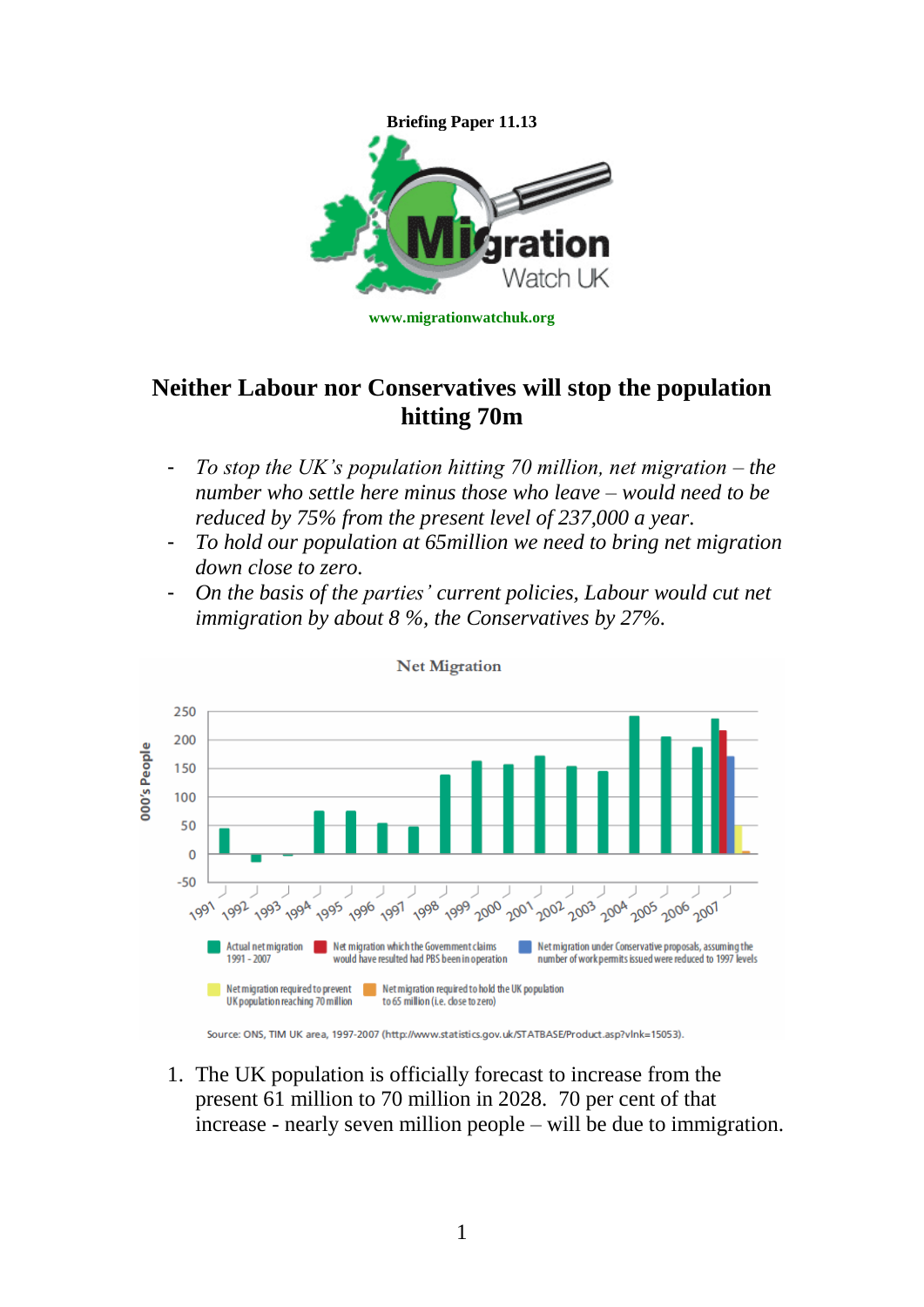2. To stay below 70 million, net migration – all those who come here, minus those who leave – must be reduced from 237,000 (2007) to 50,000 a year *and* held there. The reduction required is shown in the bar chart above. To hold the population of the UK at 65 million (compared to the present 61million) we need to bring net migration close to zero.

## **Conservative Policy**

- 3. The main plank of Conservative Party policy is to introduce an annual cap on the number of people given work permits. Yet this, in itself, will be completely inadequate to stop the population hitting 70 million, as explained below.
- 4. In 2007 the number of work permits issued was 130,000. This included extensions, changes in employment and permits granted to those already in the  $UK^1$ .
- 5. Approximately one dependant is admitted for every two newly arrived work permit holder (based on  $2006$  figures<sup>2</sup>). So  $65,000$ should be added to the 130,000, giving a total of 195,000.
- 6. Of those, only half can be expected to settle in the UK<sup>3</sup> (i.e. 97,500). In other words, work permit holders would, over time, add 97,500 to net migration (see graph at Appendix A).
- 7. By way of comparison, in 1997 43,000 work permits were issued. Add dependants  $(21,000)$  and the total is  $64,000^4$ . Again, assuming half of those settled, those on work permits added 32,000 to net migration.
- 8. Thus, even if the Conservative Party planned a very low cap such as a return to the 1997 level of work permits, the reduction in those settling would be 65,500 (97,500 minus 32,000).
- 9. Over time, this would reduce net migration from 237,000 (in 2007) to 171,500. But this falls far short of the reduction to 50,000 a year required if the population of the UK is not to hit 70 million let alone be held at 65 million.

 $\overline{a}$ <sup>1</sup> MAC, September 2008: "Skilled, Shortage, Sensible". Table 2.3

 $<sup>2</sup>$  Ibid</sup>

<sup>&</sup>lt;sup>3</sup> Control of immigration Statistics, Table 2.5 and 5.4

<sup>4</sup> Ibid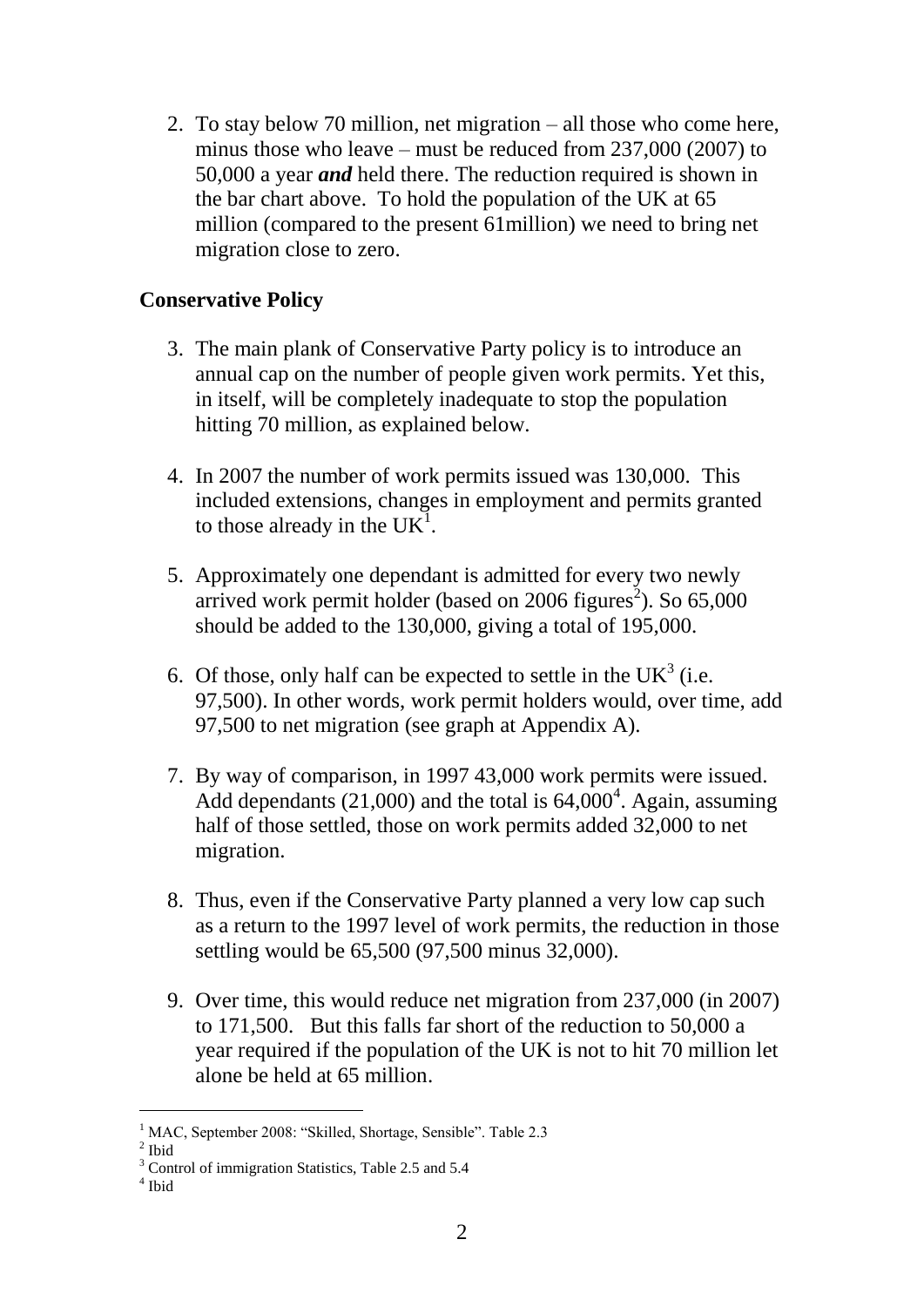10.Furthermore, David Cameron has said that he wants net migration to be reduced to "the sort of figure it was in the 80s and 90s" (BBC Radio 5 Live,  $15<sup>th</sup>$  February 2009). Overall net immigration in the 1980s averaged about 17,000 a year. The average for 1990-97 was 45,000. Therefore his policy fails to meet his own objective.

## **Labour Policy**

11.The main plank of the Government's policy is a Points Based System for work permits which they describe as "tough" and "Australian style". It is neither. The Australians start with a limit and issue permits within it. There are no limits to the government's scheme. Indeed the Government's own calculation is that it will only reduce immigration by about 8%, a fall from  $237,000$  (2007) to  $217,000^5$ .

12.On top of this,

- a. the Government has set up "juxtaposed" immigration controls in France and Belgium. These are causing a build up of migrants living rough in Calais and elsewhere but it is far from certain that they are being prevented from crossing the Channel illegally
- b. an electronic system to record the arrival and departure of passengers to and from the UK is being introduced. However, it will not be possible to match arrivals and departures until 2012.
- c. The Government has now proposed a further points system to limit the number of work permit holders who are allowed to settle permanently in Britain. This is a potentially valuable reform but the details are not yet clear.

13. A recession will have only a temporary effect as demonstrated in Migrationwatch [Briefing paper](http://www.migrationwatchuk.com/briefingPaper/document/23) 1.21 of October 2008 and confirmed by Policy Network paper "On the move? Labour migration in times of recession" issued on 7 July 2009.

12 July 2009

 $\overline{a}$ 

<sup>5</sup> UKBA Press Release 5 Jan 2009 text and Notes to Editors. Note 4